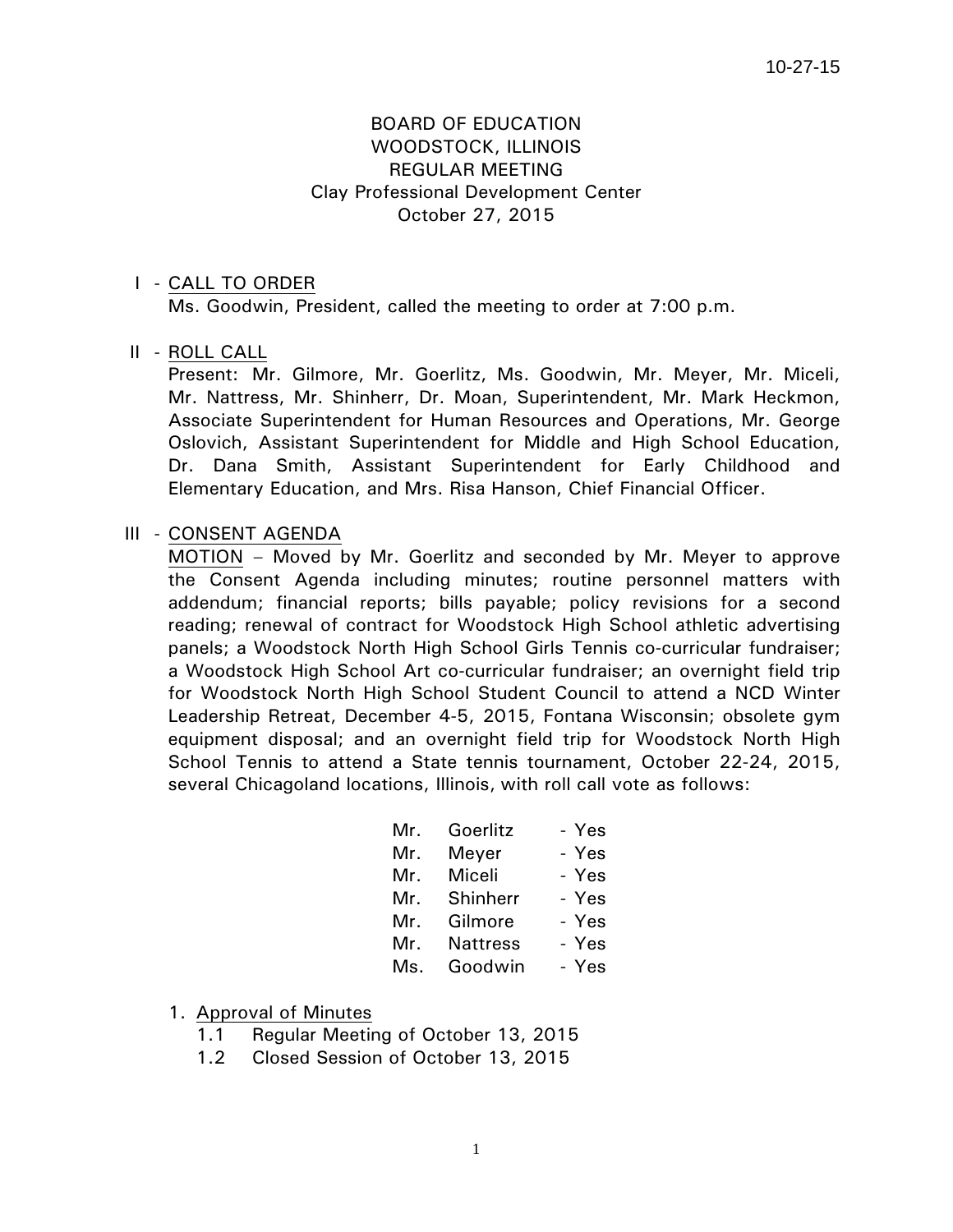### III - CONSENT AGENDA (Con't)

2. Approval of Routine Personnel Matters (Con't)

Employment

Approve the employment Harold Riedinger as Assistant Wrestling Coach for the 2015-2016 school year at a stipend of \$4,626. (WNHS)

Approve the employment of Suzanne Kockler and Deborah Dechant as Co- Assistant Drama Advisors for the 2015-2016 school year at a stipend of \$1,285 each. (NWMS)

Approve the employment of Chantalle Johnson as Special Ed. Associate for the 2015-2016 school year at 6 hours per day, 5 days per week, \$10.84 per hour plus \$1.00 per hour for personal hygiene differential. (CMS)

Approve the employment of Jeremiah Justice as Assistant Boys Basketball Coach for the 2015-2016 school year at a stipend of \$5,727. (WHS)

Approve the employment of Kristine Vassar in an additional position as Breakfast Supervisory Associate for the 2015-2016 school year at .25 hours per day, 5 days per week, \$10.33 per hour. (OES)

Approve the employment of Mike McConnell as Maintenance personnel for the 2015-2016 school year at 8 hours per day, 5 days per week, \$24.50 per hour. (B&G)

Approve the employment of Erin Covell as Special Ed. 1:1 Associate for the 2015-2016 school year at 6 hours per day, 5 days per week, \$10.84 per hour plus \$1.00 per hour for personal hygiene differential. (WNHS)

# **Other**

Approve a change in hours for Beth Cazares to 4 hours per day, 5 days per week in the position of Bus Associate for the 2015-2016 school year. (Transp.)

Approve a change in hours for Lori Cerer to 6 hours per day, 5 days per week for the 2015-2016 school year. (Transp.)

Approve a change in hours for Janice Wanderer's Route Driver position to 3 hours per day, 5 days per week for the 2015-2016 school year. (Transp.)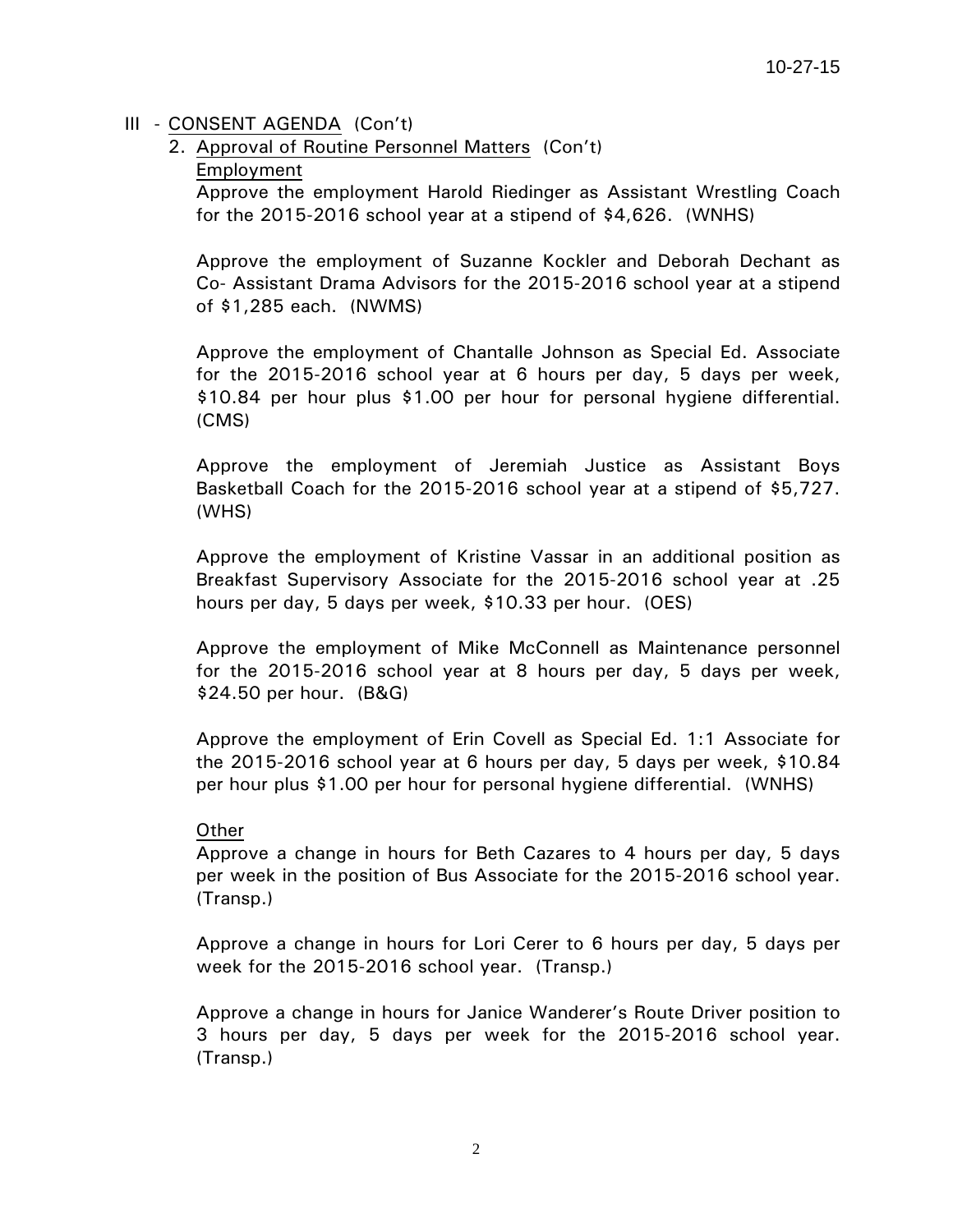# III - CONSENT AGENDA (Con't)

2. Approval of Routine Personnel Matters (Con't)

### Other (Con't)

Approve the transfer of Joanne Ventouras to a position as Special Ed. 1:1 Associate at Creekside Middle School for the 2015-2016 school year at 6.5 hours per day, 5 days per week. This position also includes the personal hygiene differential.

Approve a change in hours for Susan Jewasinski for the 2015-2016 school year to 7.5 hours per day, 5 days per week. (Transp. – Route Driver)

Approve Charles Wooderson's request to rescind his intent to retire at the end of the 2015-2016 school year. (WNHS – Social Studies)

### Resignation

Approve the resignation of Jeff Schroeder from the stipend position of Weight Room Supervisor only. Jeff will not have Weight Room duties in the 2015-2016 school year. (WNHS)

Approve the resignation of Stephanie Kearfott, effective November 9, 2015. (V. DZ – PreK Assoc.)

Approve the resignation of Jessica Roberts, effective October 16, 2015. (WNHS – Job Coach)

Approve the retirement of Mary Blietz, effective the end of the 2019- 2020 school year. (WNHS – Counselor)

### Leave of Absence

Approve a leave of absence under FMLA for Dave Bublavy from a start date of October 13, 2015 and for an anticipated 12 weeks thereafter, using all available paid leave days until exhausted, with any balance of the leave unpaid. (Dean – Custodian)

Approve an unpaid leave of absence for Cynthia Mueller from an anticipated start date of October 14, 2015 and through the remainder of the 2015-2016 school year. (V. DZ – RtI Associate)

Approve a leave of absence under FMLA for Jennifer Neyer, from an anticipated start date of December 15, 2015, and for an anticipated 12 weeks thereafter, using available paid sick leave days concurrently per doctor's written instructions, with any balance of the leave unpaid. (CMS – Math/Lang. Arts)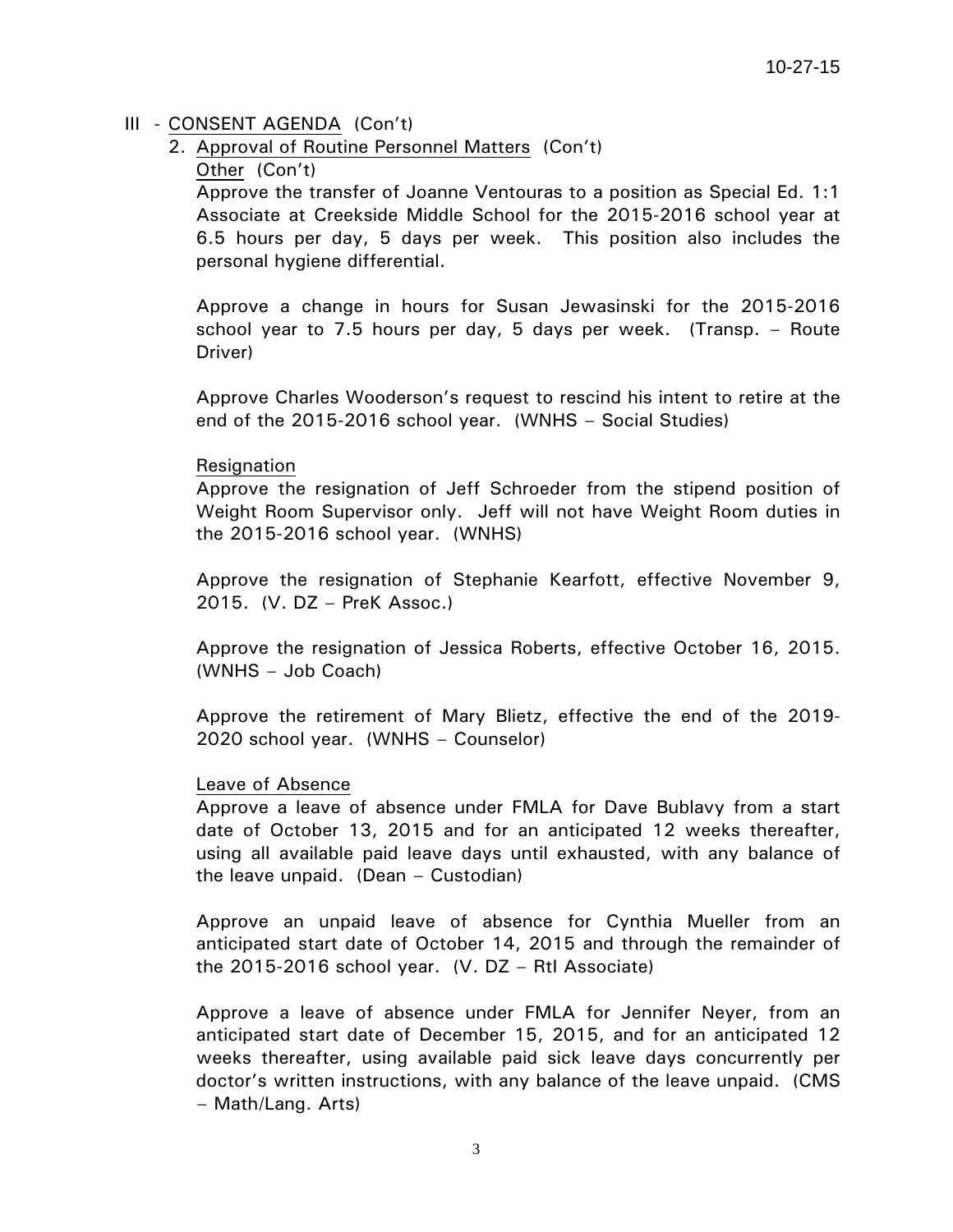- III CONSENT AGENDA (Con't) 3. Approval of Financial Reports (On File)
	- 4. Approval of Bills Payable (On File)
	- 5. Approval of Policy Revisions for a Second Reading (On File)
	- 6. Approval of Renewal of Contract for Woodstock High School Athletic Advertising Panels (On File)
	- 7. Approval of a Woodstock North High School Girls Tennis Co-Curricular Fundraiser (On File)
	- 8. Approval of a Woodstock High School Art Co-Curricular Fundraiser

(On File)

- 9. Approval of an Overnight Field Trip for Woodstock North High School Student Council to Attend a NCD Winter Leadership Retreat, December 4- 5, 2015, Fontana, Wisconsin (On File)
- 10. Approval of Obsolete Gym Equipment Disposal (On File)
- 11. Approval of an Overnight Field Trip for Woodstock North High School Tennis to Attend a State Tennis Tournament, October 22-24, 2015, Several Chicagoland Locations, Illinois (On File)

# IV - RECOGNITION

1. Middle School Cross Country IESA State Qualifiers

Congratulations went to both Creekside Middle School and Northwood Middle School on an outstanding Cross Country season. Athletes from both schools qualified for the IESA Class 3A State Meet which was held in Normal, Illinois on October 17, 2015.

From Creekside, 8th graders **Shannon Koscinski** and **Cameron Wormley** competed in the State Meet. Shannon and Cameron both ran their best races of the season and placed #43 and #93 respectively.

From Northwood Middle School, the Girls Cross Country team qualified for State as a team, and finished in the top 20. Also qualifying for State from the Northwood Boys Cross Country team was  $8<sup>th</sup>$  grade runner **Aidan Filetti** who finished #86.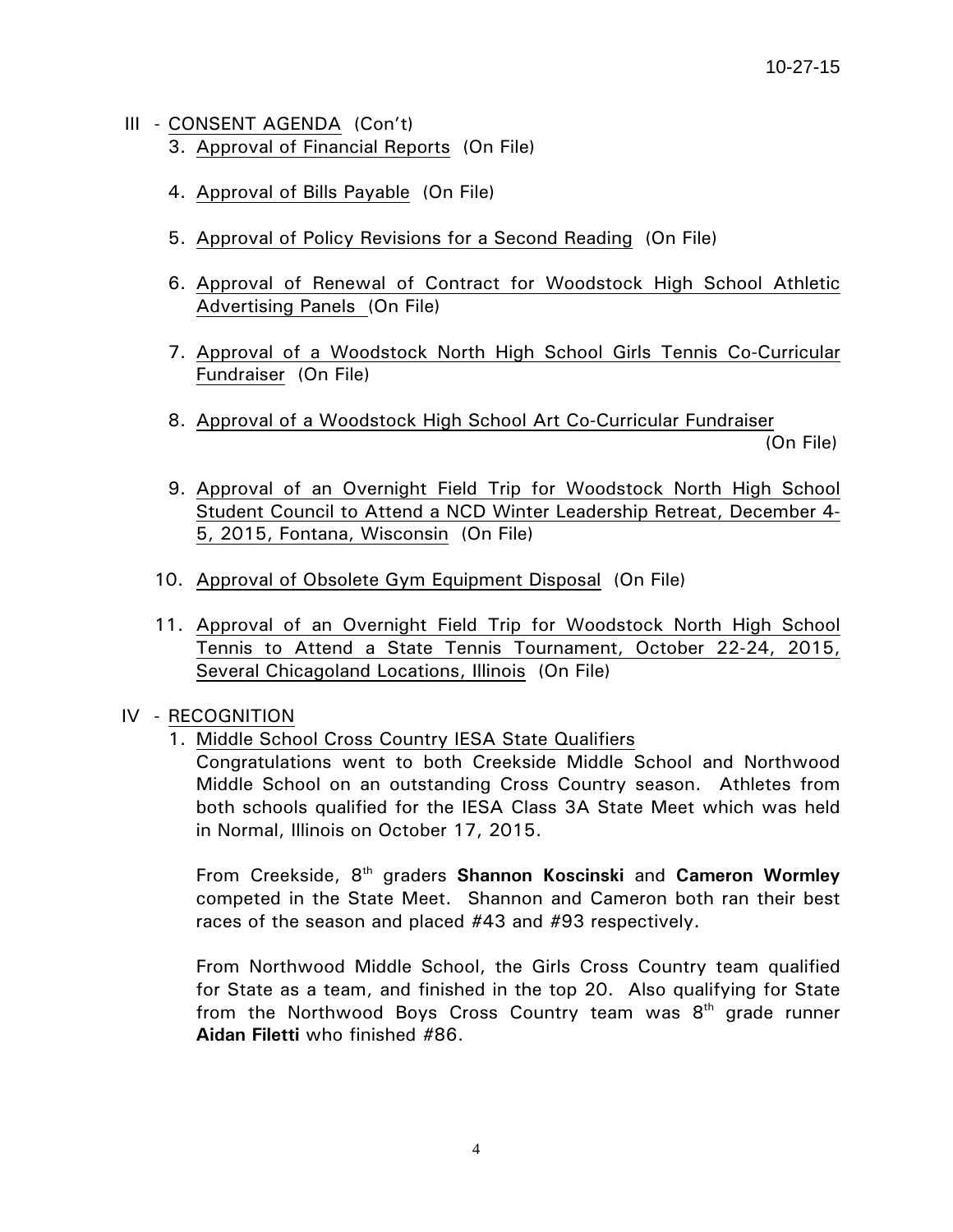# IV - RECOGNITION (Con't)

1. Middle School Cross Country IESA State Qualifiers (Con't) Congratulations went to these athletes and to coaches **Tom Clement** and **Debbie Beattie** at Creekside, and **Meg Coleman** at Northwood.

**Creekside Girls Cross Country Individual State Qualifiers Shannon Koscinski Cameron Wormley** 

| <b>Northwood Girls Cross Country Team State Qualifiers</b> |                         |
|------------------------------------------------------------|-------------------------|
| <b>Gaby Galindo</b>                                        | <b>Deborah Quist</b>    |
| <b>Abby Hartmann</b>                                       | <b>Payton Saldana</b>   |
| Anastasia Mazzanti                                         | <b>Michelle Velasco</b> |
| <b>Emma Mergl</b>                                          | <b>Katelynn Ward</b>    |
| <b>Maddie Miller</b>                                       | <b>Shelby Wellwerts</b> |

**Northwood Boys Cross Country Individual State Qualifier Aidan Filetti** 

2. IMEA District 7 Honor Choir, Band and Jazz Band Members

Twenty-two talented singers and musicians from District 200's high school band and choral programs have been selected to this year's District 7 honor music groups from auditions sponsored by the Illinois Music Educators Association (IMEA) in October. District 7 is comprised of schools in most of McHenry County, all of Lake County, and also some parts of Cook and DuPage Counties. It is generally considered to be the most competitive of the nine districts in Illinois. These impressive results point to another banner year for the music programs at both District 200 high schools. The members of each group are:

### **District 7 Honor Choir**

**Caroline Arana** (WHS) **Maggie Little** (WHS) **Emma Browne** (WHS) **Alec Molve** (WNHS) **Sam Geggie** (WHS) **Nathan Sites** (WHS) **Andrew Gippert** (WHS) **Katya Taylor** (WNHS) **Molly Griffin** (WHS) **Jacob Varys** (WNHS) **Katy Holub** (WHS)

**District 7 Honor Band Josey Brown** (WHS) **Nick Mueller** (WNHS) **Kathryn Dawde** (WHS) **Kelly Read** (WHS) **Lee Evans** (WHS) **Connor Zankle** (WHS)

**Ryan Baier** (WHS) **Patience McKenzie** (WHS) **Austin Ellegood** (WHS) **Micah Muhlenfeld** (WHS)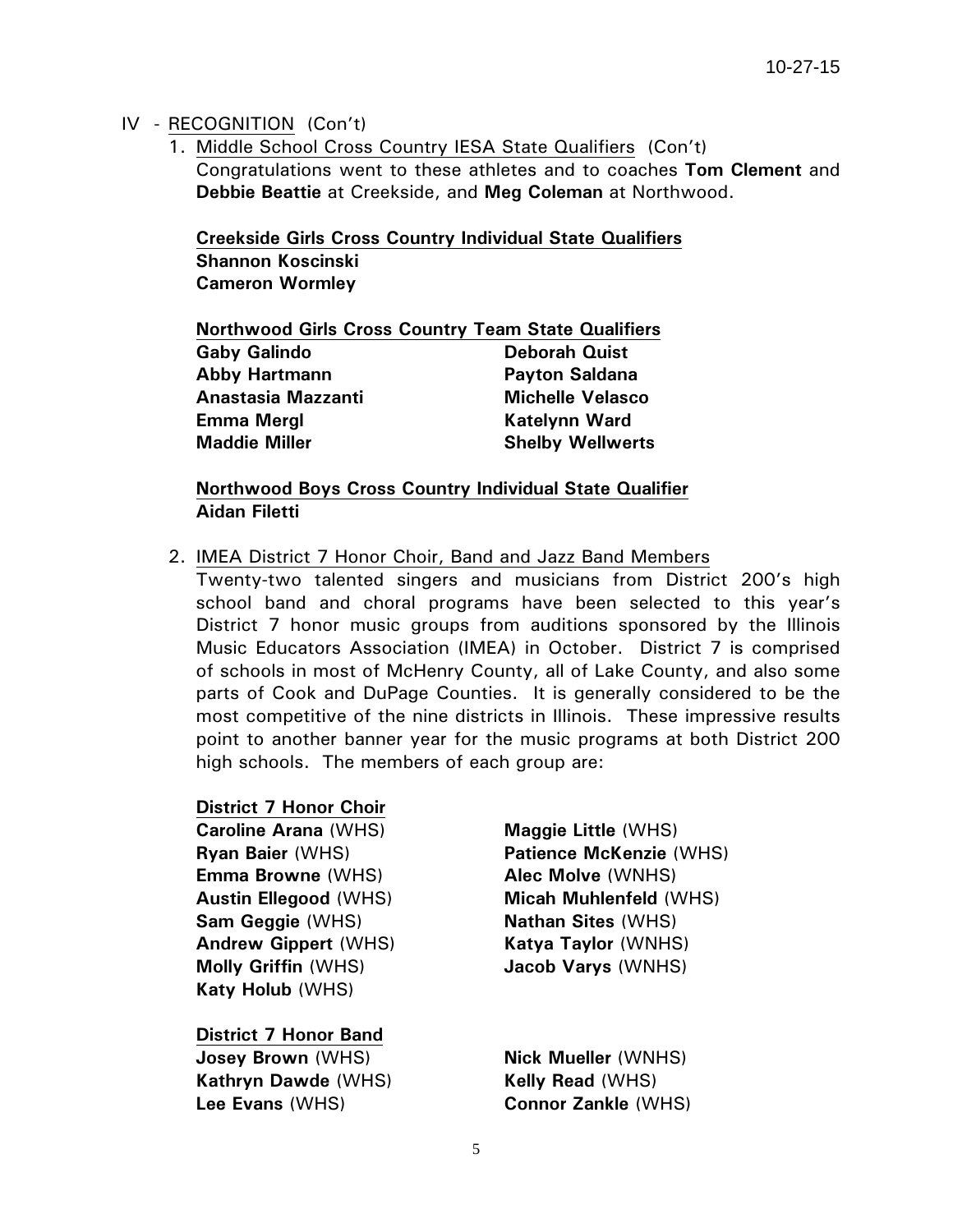# IV - RECOGNITION (Con't)

- 2. IMEA District 7 Honor Choir, Band and Jazz Band Members (Con't) **District 7 Honor Jazz Band** 
	- **Samantha Jones** (WHS) **Nathan Sites** (WHS)

Congratulations went to these outstanding musicians and to Choral Directors **Paul Rausch** (WHS) and **Megan Kim** (WNHS), and Band Directors **Rich Stiles** (WHS) and **Bill Simpson** (WNHS).

MOTION – Moved by Mr. Nattress and seconded by Mr. Gilmore to introduce the following resolution: WHEREAS, the Board of Education of Woodstock Community Unit School District 200 wishes to recognize the contributions of these individuals, and WHEREAS, District 200 has benefited as a result of these accomplishments; NOW THEREFORE BE IT RESOLVED, that the Board of Education of Woodstock Community Unit School District 200 hereby bestows special recognition and a certificate of achievement on behalf of the citizens of the District, with roll call vote as follows:

| Mr. | Nattress | - Yes |
|-----|----------|-------|
| Mr. | Gilmore  | - Yes |
| Mr. | Meyer    | - Yes |
| Mr. | Goerlitz | - Yes |
| Mr. | Miceli   | - Yes |
| Mr. | Shinherr | - Yes |
| Ms. | Goodwin  | - Yes |

# V - COMMUNICATIONS

1. A community member thanked Board members for attending a TIF presentation at the Woodstock Public Library on Tuesday, October 20, 2015 and in addition addressed the Board with concerns regarding the Lakewood TIF and property values.

# VI - SUPERINTENDENT'S REPORT

- 1. Dr. Moan updated the Board on School Improvement Day activities that were held throughout the district earlier in the day.
- 2. Dr. Moan informed the Board that the McHenry County Health Department recently recognized Verda Dierzen Early Learning Center Nurse Nancy Kreznor with the *Lina Rodgers School Nurse Award*. Dr. Moan added that Nancy Kreznor would be recognized for her accomplishments at a future Board of Education Meeting.
- 3. Dr. Moan gave Board members information regarding the new cardio lab at Northwood Middle School that was funded through the PEP Grant. Dr. Moan added that a dedication celebration was scheduled for November 3, 2015.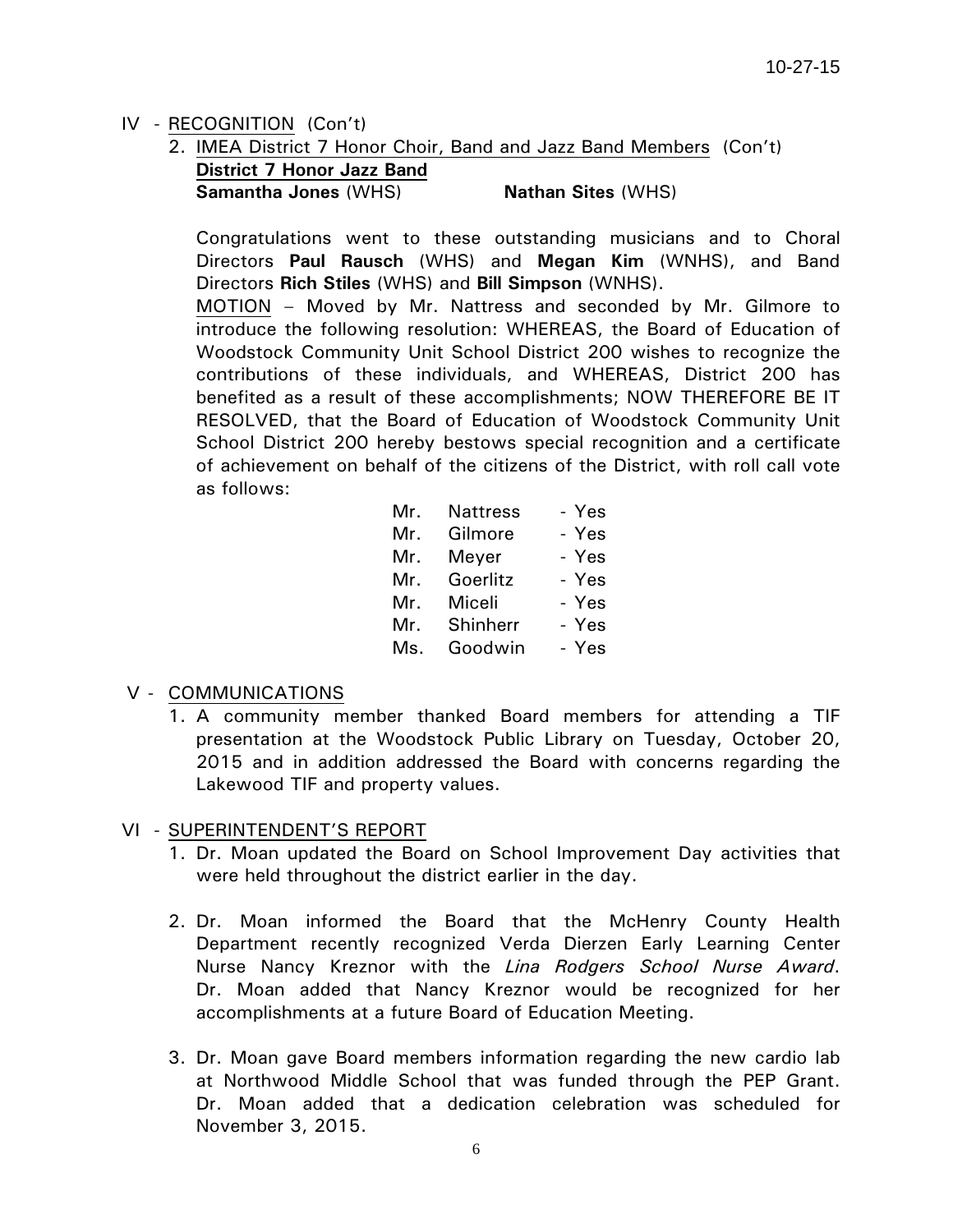# VII - MONITORING REPORT

1. 2015-2016 School Improvement Plans (On File)

 The individual elementary schools continue working together as one team to accomplish common goals that align with the new Strategic Plan through a systematic and structural approach.

 Creekside Middle School and Northwood Middle School continue their commitment to middle school unity and collaboration this year. Implementation of the comprehensive Read 180 program designed to engage struggling students while providing reading comprehension strategies, tools and assessment for middle school supports District literacy goals. In addition, physical education activities scheduled prior to Read 180 instruction time has assisted with student learning readiness.

 Woodstock High School Principal Justin Smith and Woodstock North High School Principal Brian McAdow shared their common use of data to drive the instruction process at their schools. Action plans that address increased rigor, college readiness and closing the achievement gap align with the new Strategic Plan.

 During Board discussion, Mr. Goerlitz commented that he appreciated hearing that learning strategies included students interacting with each other. Ms. Goodwin added that integrating physical movement throughout the day was beneficial and she thanked administration for their detailed alignment to the Strategic Plan and emphasis on increased rigor.

# VIII - UNFINISHED BUSINESS

There was no unfinished business.

# IX - NEW BUSINESS

# 1. Approval of the Snow Removal and Salting Bid

Chief Financial Officer Risa Hanson explained that administration is recommending the Board award the snow removal and salting bid to the lowest bidder, Langton Group. Mrs. Hanson added that Buildings and Grounds Director Ken Roiland reviewed the bid specifications with the Langton Group and is confident that the company understands the scope of the bid and is able to provide the level of service necessary to meet the district's expectations regarding snow and ice removal. Dr. Moan added that local providers were invited to bid.

MOTION – Moved by Mr. Gilmore and seconded by Mr. Nattress to award the bid for Snow Removal and Salting for the 2015-2016 school year to the Langton Group, with roll call vote as follows: (On File)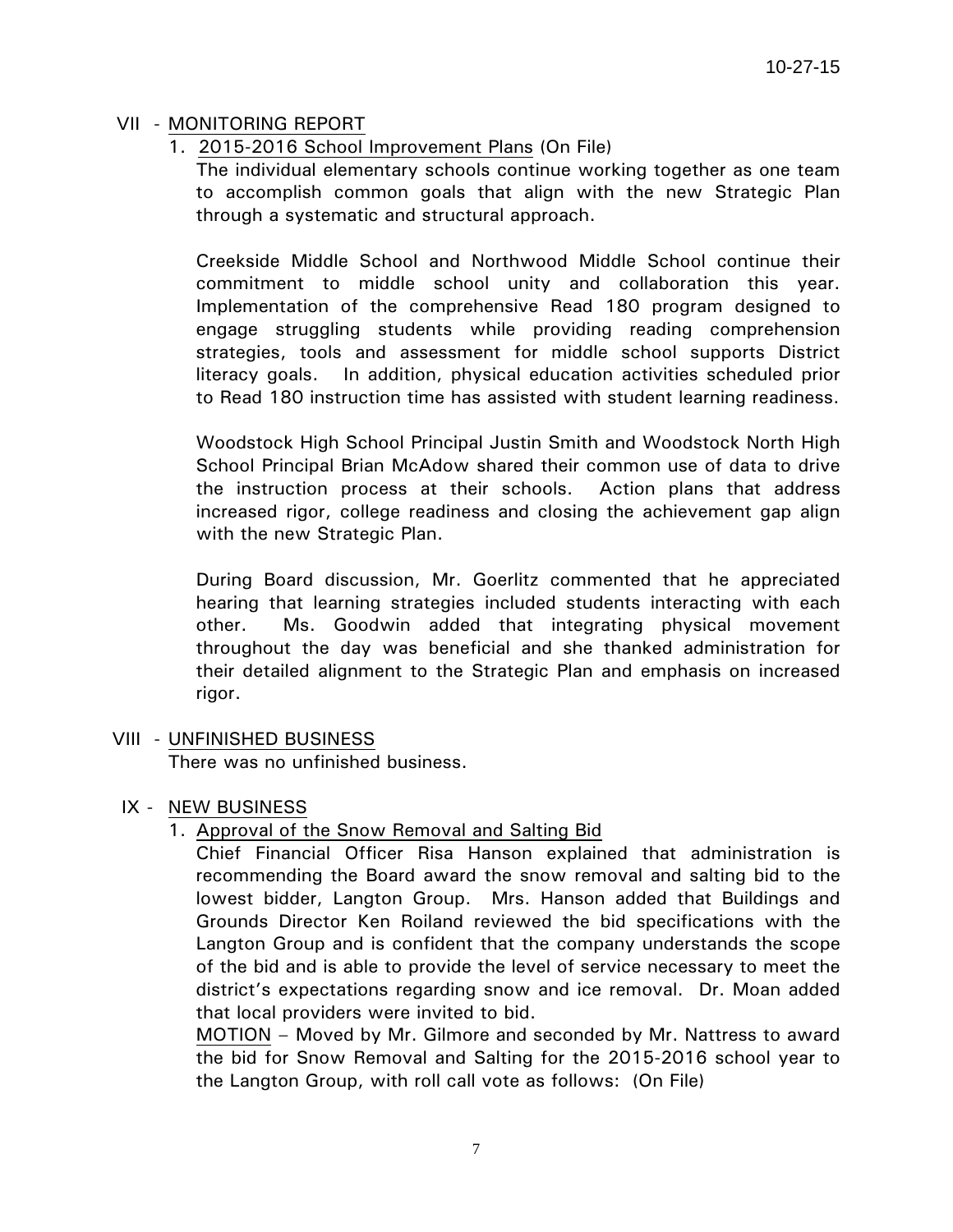### IX - NEW BUSINESS (Con't)

1. Approval of the Snow Removal and Salting Bid (Con't)

| Mr. | Gilmore         | - Yes |
|-----|-----------------|-------|
| Mr. | <b>Nattress</b> | - Yes |
| Mr. | Shinherr        | - Yes |
| Mr. | Miceli          | - Yes |
| Mr. | Meyer           | - Yes |
| Mr. | Goerlitz        | - Yes |
| Ms. | Goodwin         | - Yes |

2. Approval of Life Safety Amendments for Ten-Year Life Safety Survey This item was included on the agenda so the Board could approve life safety amendments for each school to pay for the State of Illinois required 10-year life safety surveys.

Chief Financial Officer Risa Hanson explained that Wold Architects had been engaged to conduct the surveys and to prepare the necessary report that would be submitted to the Regional Superintendent and the Illinois State Board of Education (ISBE).

During Board discussion, Mr. Nattress referred to the "Request for Authorization" forms for the schools and asked if the costs were estimated. Mrs. Hanson explained that the costs were firm numbers that were negotiated costs and that the standardized state forms did not make that clear.

MOTION – Moved by Mr. Nattress and seconded by Mr. Meyer to approve Life Safety Amendments for professional services to conduct the 10-year Health/Life Safety surveys, with roll call vote as follows: (On File)

| Mr. | <b>Nattress</b> | - Yes |
|-----|-----------------|-------|
| Mr. | Meyer           | - Yes |
| Mr. | Gilmore         | - Yes |
| Mr. | Shinherr        | - Yes |
| Mr. | Goerlitz        | - Yes |
| Mr. | Miceli          | - Yes |
| Ms. | Goodwin         | - Yes |

# 3. Approval of Natural Gas Provider Contract for 2016-2017

Chief Financial Officer Risa Hanson explained that the District's utility consultant, Patti Ogden of UtilityHelp Inc., contacted administration with a recommendation to lock in pricing for the 2016-2017 school year. Her recommendation was based on the fact that the current market is historically low and recent contracts were locking in fixed pricing of \$.33/therm.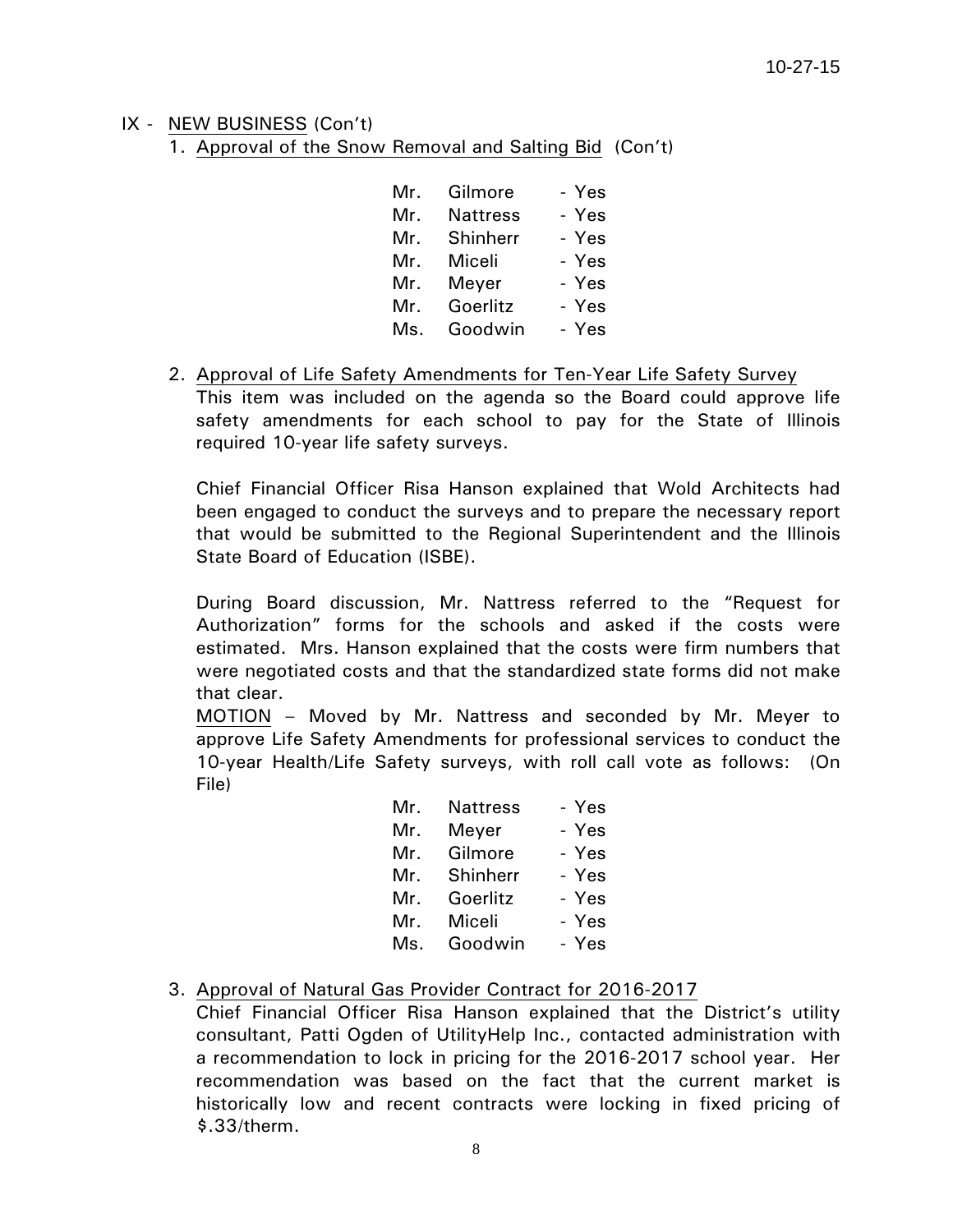# IX - NEW BUSINESS (Con't)

3. Approval of Natural Gas Provider Contract for 2016-2017 (Con't)

Ms. Odgen recommended that the district set a "trigger" price of \$.33/therm for 80% of the district's gas volume and when the market reached this price point she would lock in the rate for the district.

MOTION – Moved by Mr. Goerlitz and seconded by Mr. Gilmore to approve a contract with Centerpoint Energy at \$.33 per therm for 80% of volume for a one year term beginning July, 2016 through June, 2017, with roll call vote as follows: (On File)

| Mr. | Goerlitz        | - Yes |
|-----|-----------------|-------|
| Mr. | Gilmore         | - Yes |
| Mr. | Meyer           | - Yes |
| Mr. | <b>Nattress</b> | - Yes |
| Mr. | Shinherr        | - Yes |
| Mr. | Miceli          | - Yes |
| Ms. | Goodwin         | - Yes |

4. First Quarter Review of the 2015-2016 Budget (On File)

In her quarterly review of the status of the budget, Chief Financial Officer Risa Hanson reported that revenues and expenditures in all three operating funds are on target at the end of the first quarter despite only receiving last year's fourth quarter categorical payment. Mrs. Hanson explained that the District has not received any first quarter categorical payments. Mrs. Hanson pointed out that increased interest earnings on long term investments has positively impacted revenues. Mrs. Hanson concluded by pointing out that the Insurance fund balance remains stable with expenditures within range at this point of the year.

# X - COMMITTEE REPORTS

There were no committee reports.

# XI - CLOSED SESSION

 MOTION – Moved by Mr. Goerlitz and seconded by Mr. Nattress to go into closed session at 8:32 p.m. to discuss litigation, when an action against, affecting or on behalf of the particular District has been filed and is pending before a court or administrative tribunal, or when the District finds that an action is probable or imminent, in which case the basis for the finding shall be recorded and entered into the closed meeting minutes; the appointment, employment, compensation, discipline, performance, or dismissal of specific employees of the District or legal counsel for the District, including hearing testimony on a complaint lodged against an employee or against legal counsel for the District to determine its validity; and collective negotiating matters between the District and its employees or their representatives, or deliberations concerning salary schedules for one or more classes of employees, with roll call vote as follows: